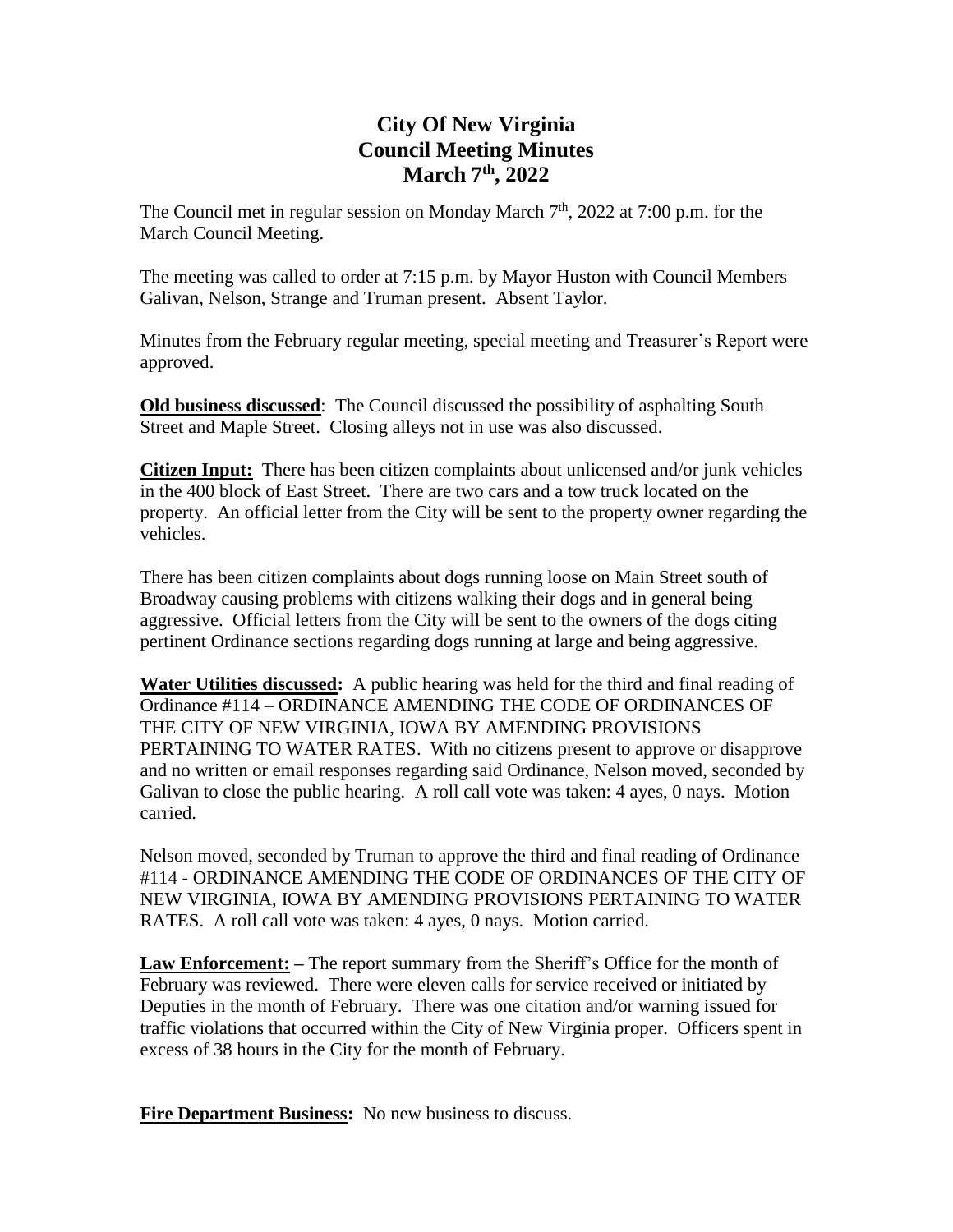A public hearing was held to pass & approve Resolution 2022-04 – A RESOLUTION APPROVING & ADOPTING THE 2022-23 NEW VIRGINIA CITY BUDGET. With no citizens present to approve or disapprove and no written or email responses regarding said Ordinance, Nelson moved, seconded by Strange to close the public hearing. A roll call vote was taken: 4 ayes, 0 nays. Motion carried.

Nelson moved, seconded by Truman to pass  $\&$  approve Resolution 2022-04 – A RESOLUTION APPROVING & ADOPTING THE 2022-23 NEW VIRGINIA CITY BUDGET. A roll call vote was taken: 4 ayes, o nays. Motion carried.

A correspondence letter from IMPACT Community Action Partnership along with a General Services Agreement was reviewed. After review of the letter and General Services Agreement, it was the consensus of the Council to continue to financially support IMPACT Community Action Partnership on an annual basis.

### **GAMP FINANCIAL UPDATE March 7, 2022**

We have several new rentals with graduation and Easter approaching. The Truck Pull Committee has set the 2022 pull date for June  $24<sup>th</sup>$  with a rain date of July  $2<sup>nd</sup>$ . The initial fee has been paid and the contract has been sent in. The Committee will be sending out sponsor letters the week of March 7th.

#### **NEW VIRGINIA PLAYGROUND COMMITTEE UPDATE**

Amanda Allsup has compiled a list of sponsors for the sign. We will verify this list with the Committee Members before we have John Bortell start on the sign. Dustin Reese, with Ted Lare Building Inc. is working with us for a list of ideas for the memorial tree. We hope to have this purchased and set in place this spring. Our fund balance is \$2550.82.

#### **KEEP IOWA BEAUTIFUL PROGRAM**

The account balance is \$2,955.82. The Home Town Pride Committee is working on designing memorials for all branches of the military that would be placed on the Legion property on East Street.

The artwork for the windows above the Depot Restaurant continues to be worked on.

The flower bed in the southwest corner of Old Settlers Park will be re-worked.

The Committee is considering doing another kite flying activity.

Kelsey Ritchey will be joining the Committee.

The banners will be placed back on the poles this spring.

Strange moved, seconded by Truman to approve payment of all City bills. A roll call vote was taken: 4 ayes, 0 nays. Motion carried.